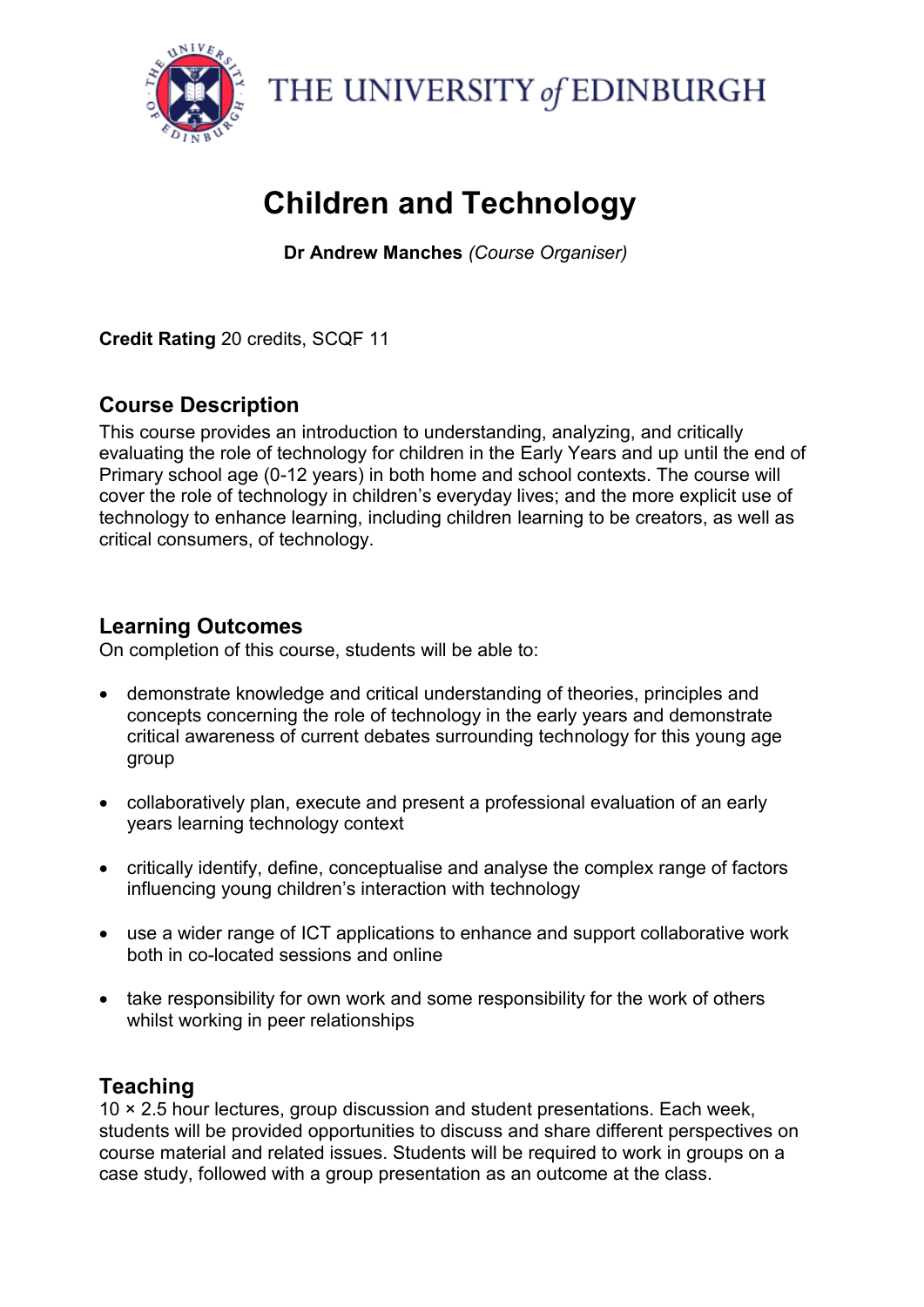# **Course Assessment**

#### **1.** Online Blog Participation

A question will be posed at the end of each lecture to encourage online discussion between lectures. This mode of discussion is intended to compliment the colocated seminar, in particular, encouraging written comments from those less confident in verbal. A mark will be awarded for commenting each week (participation), regardless of quality of comment.

#### **2.** Collaborative Presentation

Students will be asked to provide a presentation critically reviewing a particular context of children and technology (following a feed forward similar task). Marks will be awarded to the group and then allocated by the group between individuals. This form of assessment has precedent and is intentionally assessing collaborative skills, as well as presentation/content.

#### **3.** 2,000 Word Essay

Students will be given a selection of academic papers focusing on children and technology and asked to critique, drawing upon learning throughout the course.

# **Course Content**

The course is intended as an introduction to the role of technology in children's lives at home and school. The course can be considered in terms of three main areas.

#### **Technology in children's lives**

The first four sessions will focus on the role of technology in children's everyday lives from the society they live in to their own homes. The course will provide students with an understanding of the prevalence of technology, particularly for younger children, and the need to consider how different factors (e.g. parents) influence children's interaction with technology.

#### **Technology Enhanced Learning**

The second four sessions will focus on the use of technology to specifically support learning. This will mainly focus on technology in educational contexts e.g. school, and address the importance of critically reflecting upon definitions of learning in this context. The course will provide students will an overview of the impact of technology in education, and the challenges of considering all the factors influencing such impact (e.g. teacher skills, infrastructure).

#### **Children as creators of technology**

Two sessions and a workshop will look at the increasing emphasis on children learning the skills to understand and generate new technologies – from programming outside of school to the introduction of computing as a curriculum subject in different national curricula. Students will be given the opportunity to explore types of technology to support a critical perspective of how such experiences may support children's wider development.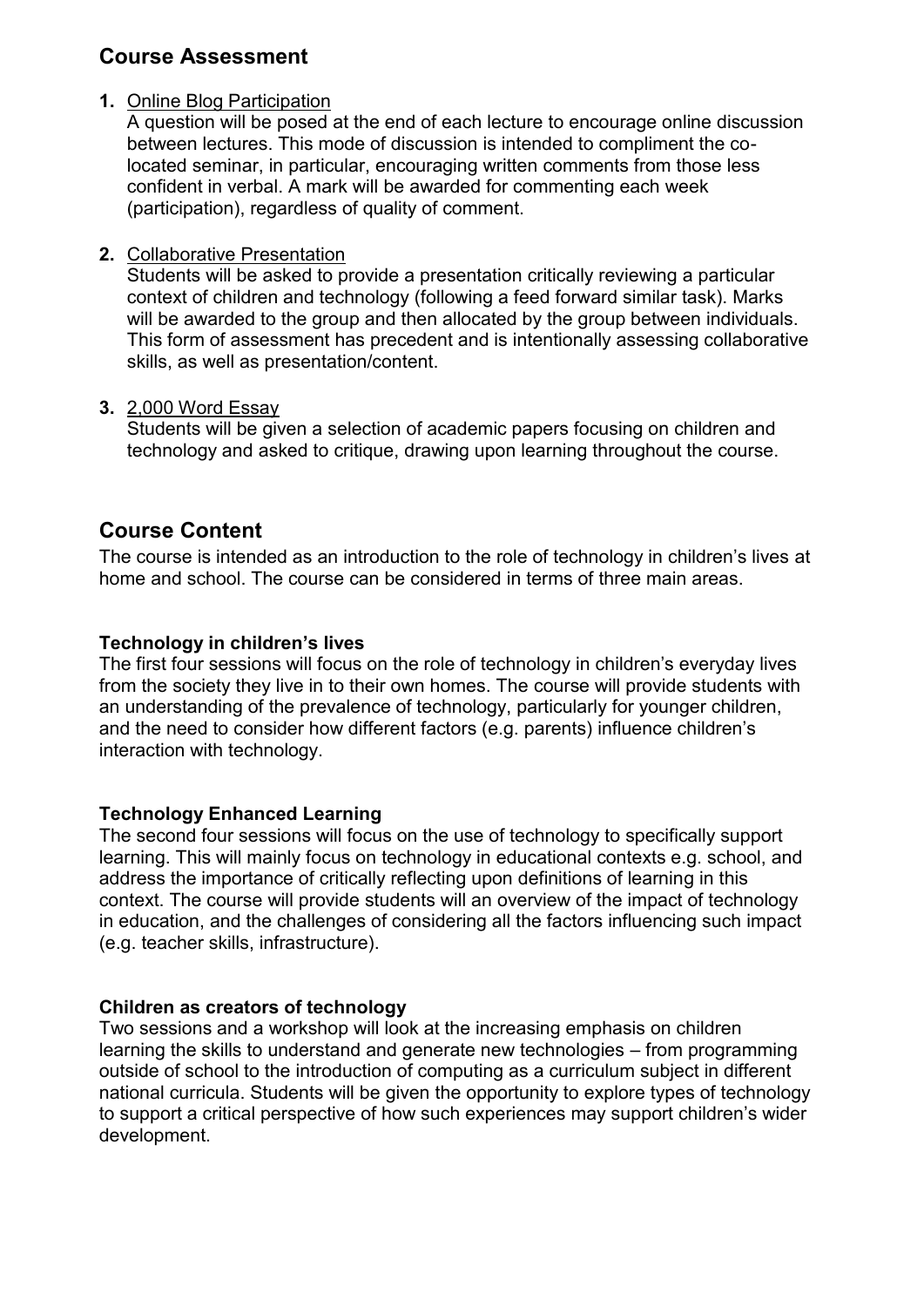In all three areas above, there will be an emphasis on examining the research methods used to investigate the role of technology, and the challenges involved in this particular field of research (e.g. the evolving nature of technology, difference in how technology is integrated). This will develop students' critical reflection of various claims made for, and against, children's use of technology at home and school.

There will also be a final session in this course looking at the ethical and safety issues surrounding research and the use of technology by children (e.g. online safety, data collection).

The course will benefit from illustrations from recent world-leading research conducted at Moray House, where students will be encouraged to become familiar with the research activities, such as through the current website [http://www.children-and-technology.ed.ac.uk](http://www.children-and-technology.ed.ac.uk/)

# **Week 1**

**Title:** Introduction: The debate about children and technology

*Content Outline:* This session will introduce students to the course and each other, benefiting from students' summaries of their digital life. The session will look at the status quo of technology use for children and focus on how we identify the right questions to ask in this field.

*Specific Reading:* National Association for the Education of Young Children (NAEYC). (2012). Technology and Interactive Media as Tools in Early Childhood Programs from Birth through Age 8.

[http://www.naeyc.org/files/naeyc/file/positions/PS\\_technology\\_WEB2.pdf](http://www.naeyc.org/files/naeyc/file/positions/PS_technology_WEB2.pdf)

# **Week 2**

**Title:** Researching children and technologies in the home

**Content Outline**: This session will focus on the methodological challenges arising from researching children and technology in the home, using case study examples to help illustrate issues.

*Specific Reading:* Plowman L. (2015) Studying children's everyday uses of technology in the family home. Interacting with Computers. 27 (1) 36-46.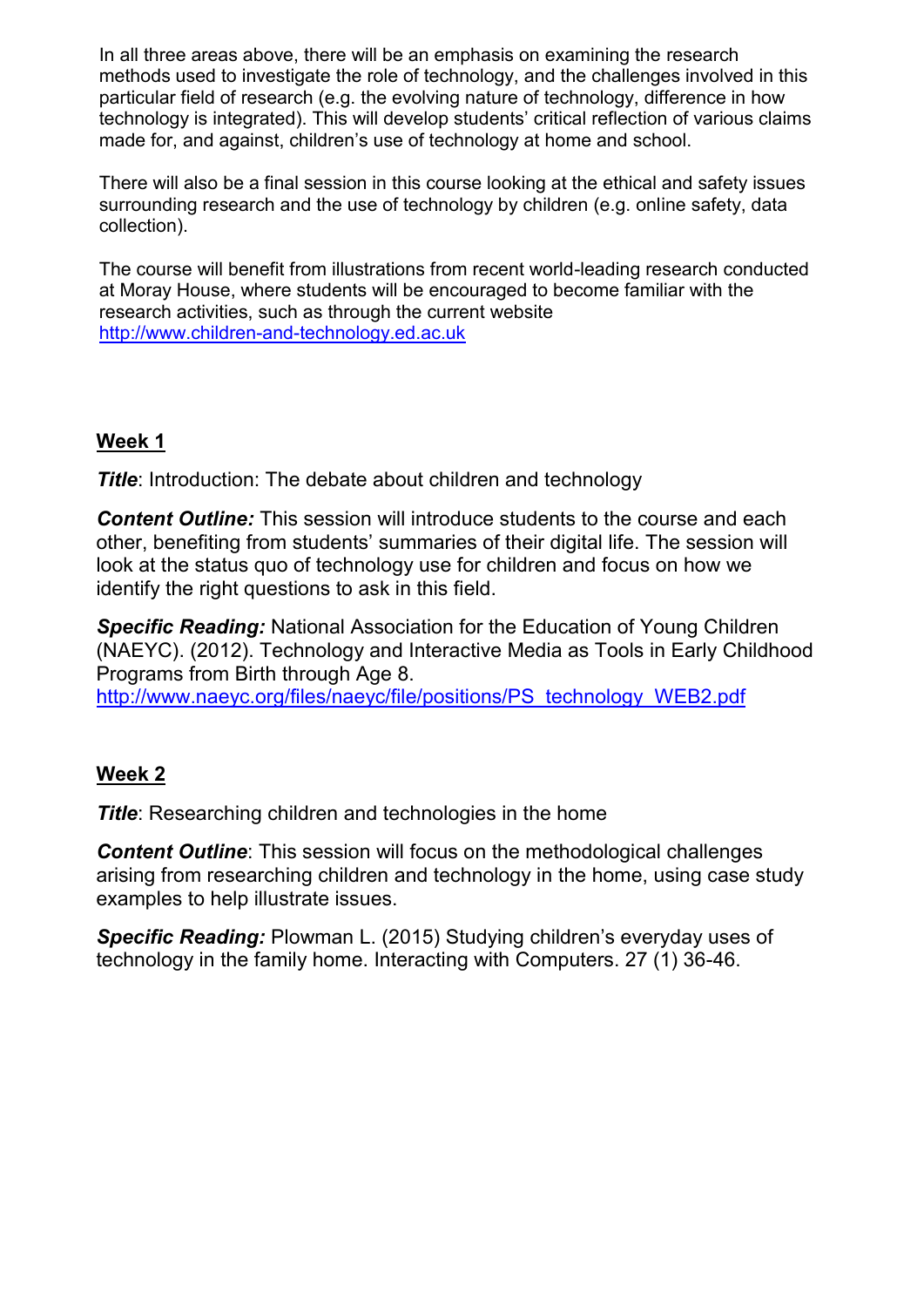## **Week 3**

*Title*: Evaluating children's interaction with technology

*Content Outline:* This session examines the different ways to evaluate technologies for young children, focusing on the different factors, in particular the role of adults, which can influence children's interaction with a particular digital tool.

**Specific Reading:** Fred Rogers Center (2012). A framework for quality in digital media for young children: considerations for parents, educators and media creators.

http://www.fredrogerscenter.org/media/resources/Framework Statement 2-[April\\_2012-Full\\_Doc+Exec\\_Summary.pdf](http://www.fredrogerscenter.org/media/resources/Framework_Statement_2-April_2012-Full_Doc+Exec_Summary.pdf) ??

## **Week 4**

**Title:** Predicting children's interaction with new technologies

*Content Outline*: In this session, students will share and receive feedback on collaborative presentations about designing methods to evaluate specific technologies in the home. The session will then look to the future, examine how we can predict the impact of new technologies for children, and raise important questions about the way new technologies capture and utilize children's data.

*Specific Reading:* Manches, A., Duncan, P., Plowman, L., & Sabeti, S. (2015). Three questions about the Internet of things and children. TechTrends, 59(1), 76-83.

## **Week 5**

*Title*: Technology Enhanced Learning

**Content Outline:** In this session, the course will begin to focus on the use of technology to specifically support learning, typically in schools. The session will consider national (and international) policy approaches, how technologies are designed around different learning theories and the challenges of integrating and evaluating, the effect of these technologies in schools

*Specific Reading:* Luckin, R., Bligh, B., Manches, A., Ainsworth, S., Crook, C., & Noss, R. (2012). Decoding learning: The proof, promise and potential of digital education.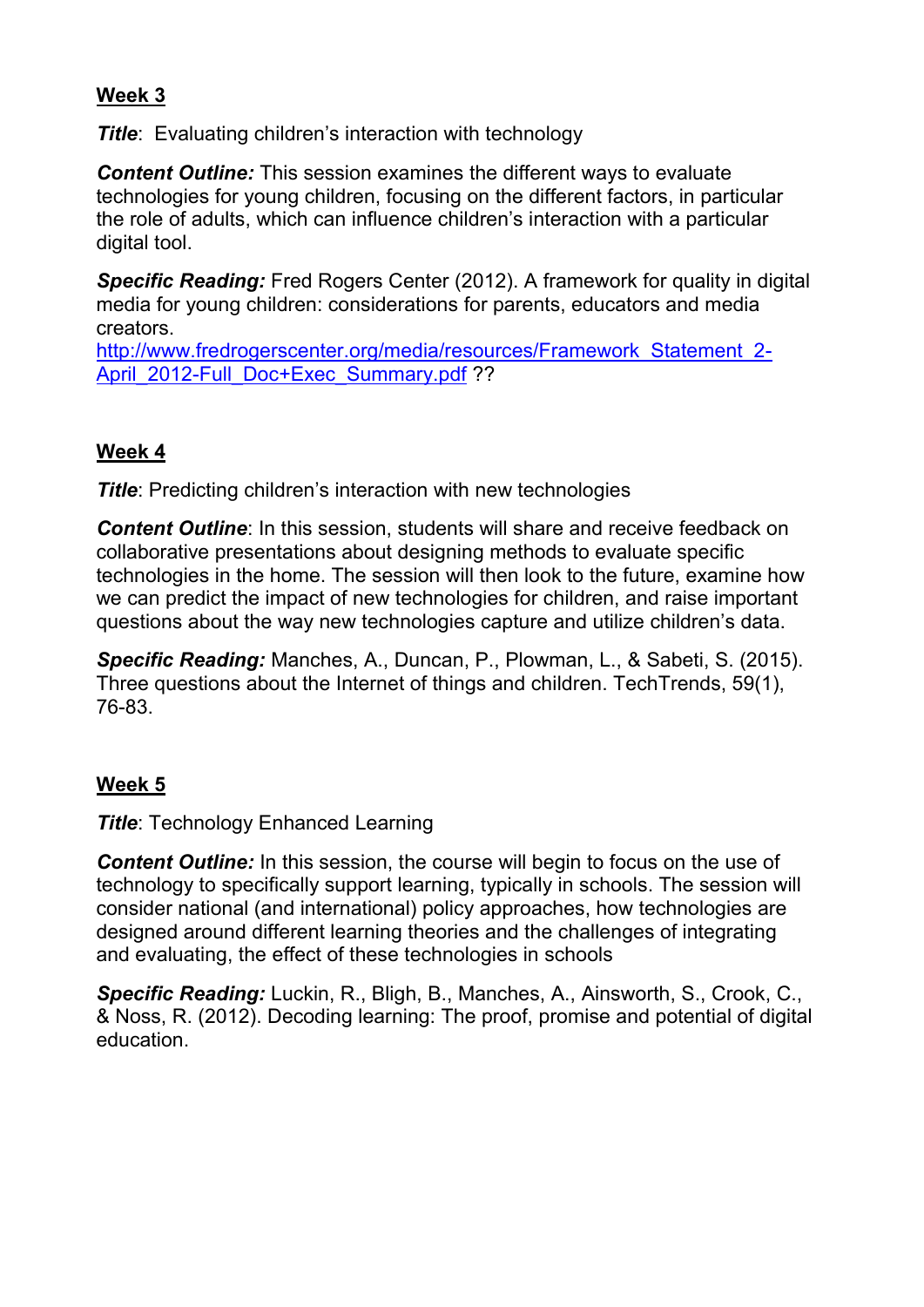# **Week 6**

**Title:** Researching children and technology in school

*Content Outline*: This session will focus on research approaches to evaluating how technologies influence children's learning in schools. The session will draw upon recent case studies to illustrate some of the methodological challenges involved.

*Specific Reading*: Manches, A. (2013). Evaluating the Learning Benefits of New Forms of Interaction. Handbook of Design in Educational Technology, 425.

# **Week 7**

**Title:** Predicting the role of new technologies in schools

**Content Outline:** In this session, students will give collaborative presentations on the design of methods for evaluating the influence of a specific technology on children's learning. The session will then look to the future, reflecting on how new technologies may influence pedagogy and education.

*Specific Reading*: Cliff, D., O'Malley, C., & Taylor, J. (2008). Future issues in socio-technical change for UK education. Beyond Current Horizons, 1-25.

## **Week 8**

**Title:** Children as creators of technology: Computing Education

**Content Outline**: In this session, the course will begin to focus on children as creators rather than consumers of technology. The session will look at the history of computing education, from the work of Seymour Papert to the recent informal maker movements and drive for computing in the curriculum. The session will raise critical questions such as what age children might be introduced into this area and critically reflect upon the range of programming tools for younger age groups.

*Specific Reading*: Robertson, J., & Howells, C. (2008). Computer game design: Opportunities for successful learning. Computers & Education, 50, 559-578.